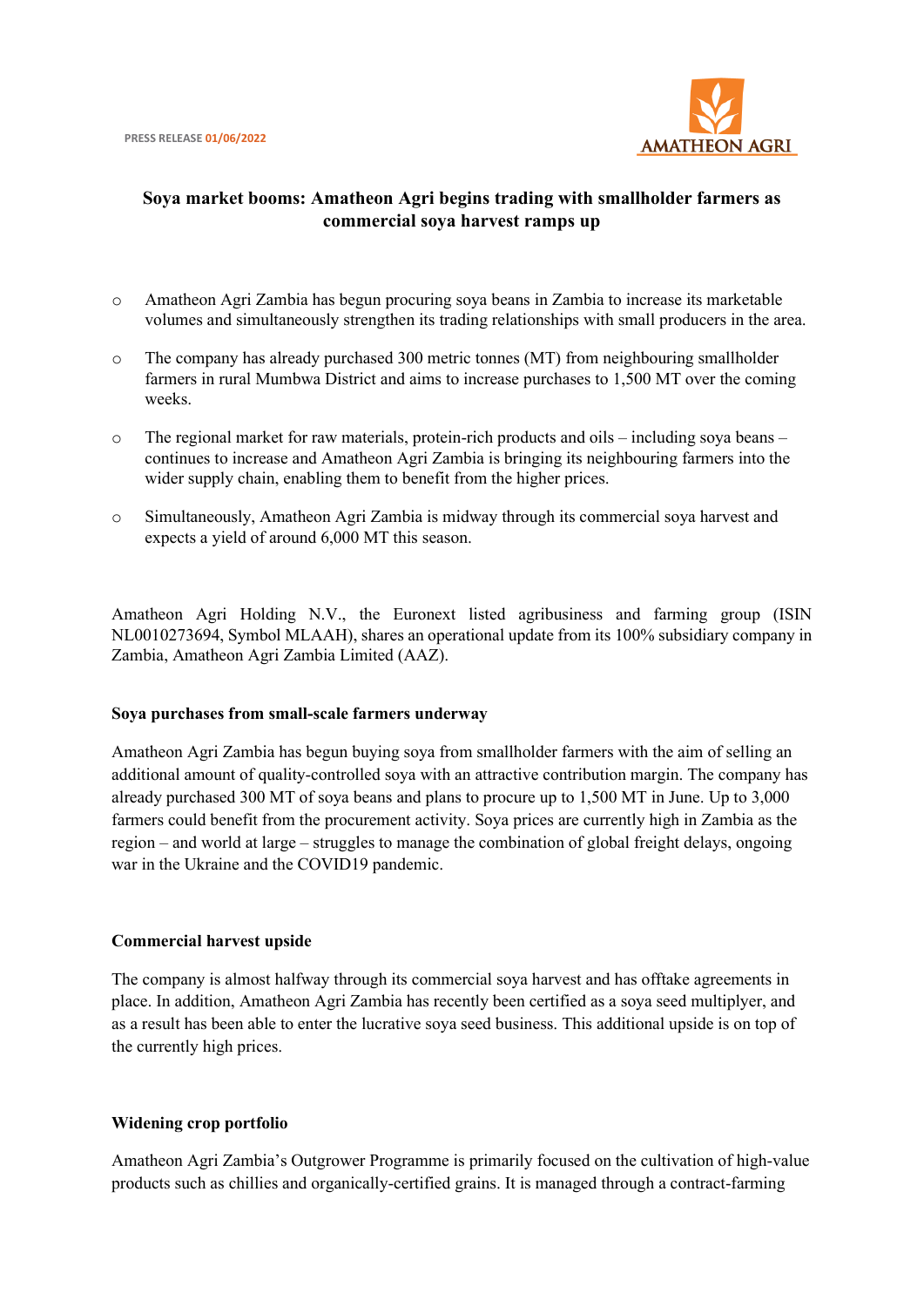arrangement, whereby the farmer is provided with inputs, agricultural support and fixed offtake prices for better planning and production. The company has decided to capitalise on the current soya market and widen its buying basket to include it. This step not only increases the overall trading volume for Amatheon in the region but also allows smallholder farmers to benefit from the favourable market conditions.

"These opportunities are truly win-win scenarios for local farmers and Amatheon, as both can increase their margins and benefit from our infrastructure, which enables this kind of relationship," says Amatheon Agri Holding N.V.'s CEO and Founder, Carl Heinrich Bruhn.

The sourcing is arranged through two buying points on Amatheon Agri Zambia's farm with officially calibrated weighbridges - so sellers can observe correct weighing of the soya. Flyers are printed and distributed in nearby villages. For farmers who are unable to deliver to the company's farm, in-village aggregation and collection is also possible, with scales being calibrated so both buyer and seller can confirm the weight.

## **New development project for smallholder farmers**

Earlier this year, Amatheon Agri Zambia joined the U.S. Agency for International Development (USAID), private partners, Zambian government officials and local leaders to officially launch the Eastern Kafue Nature Alliance, a new development assistance project. The project is designed to empower local communities for conservation and sustainable management and strengthen relationships among communities and the private sector. Amatheon Agri Zambia was selected to play the key role in this five-year project for further increasing sustainable agricultural production of highvalue crops within the local communities of Mumbwa District.

> The Management Board Berlin, Germany, 1 June 2022

> > \* \* \*

For further information please see the Group's website: [https://amatheon-agri.com](https://amatheon-agri.com/) 

Contact: Laura Schenck Amatheon Agri Holding N.V. Friedrichstrasse 95, 10117 Berlin, Germany Tel: +49 30 53 000 90 121 Fax: +49 30 53 000 90 20 Email: l.schenck@amatheon-agri.com